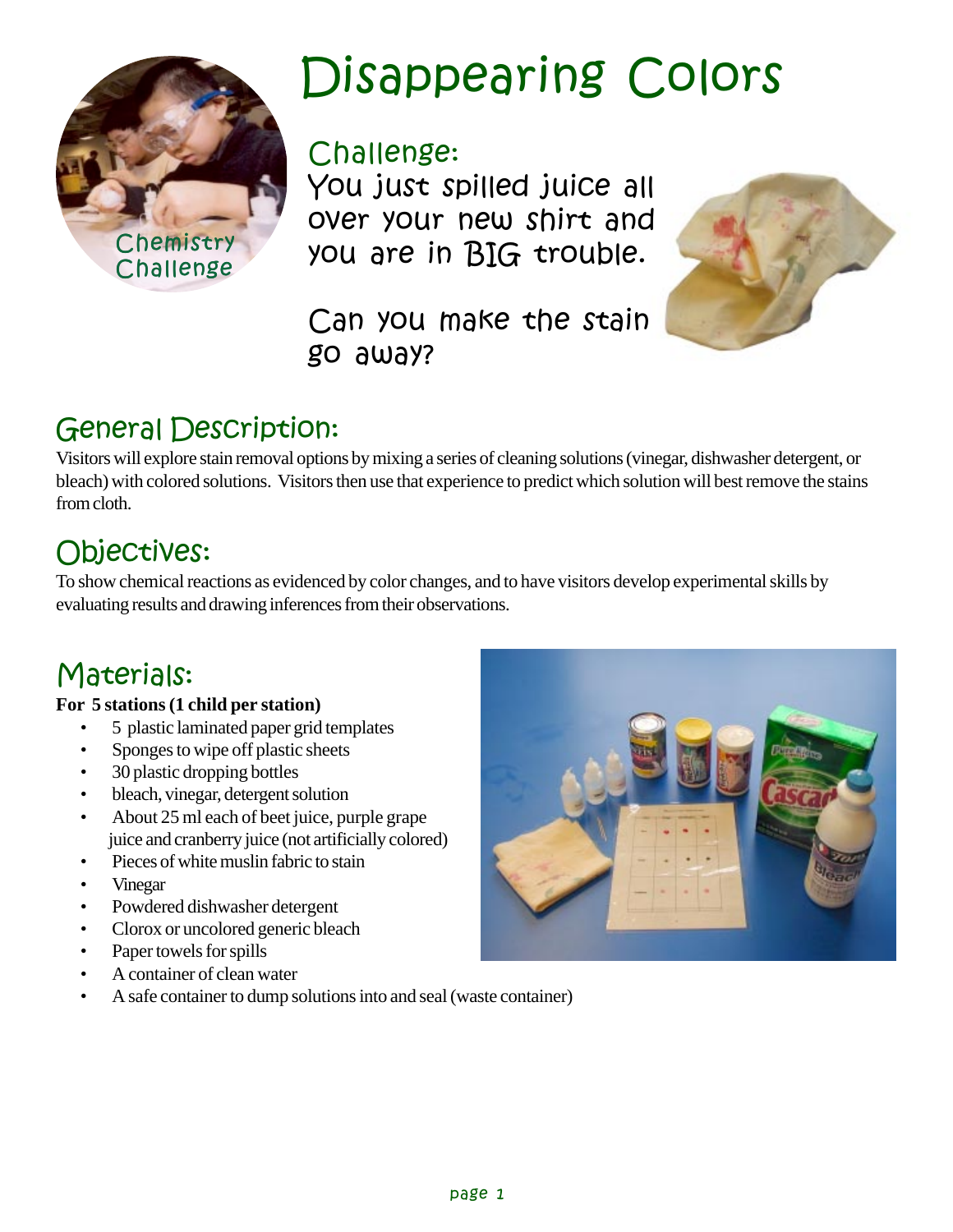## Activity Preparation (approx. 20 min.):

#### **Prepare the solutions as follows in plastic bottles.**

- 5% detergent solution: Mix 5 ml dishwasher detergent into 95 ml of water
- 10% bleach solution: Mix 10 ml bleach in 90 ml water

#### **Each station includes:**

- A laminated grid
- 6 plastic dropping bottles labeled with each solution and containing about 10 -15 ml (1/4 full) of the appropriate solution.

## Directions:

#### **Have visitors do the following:**

- 1. Participant **must** wear a pair of safety goggles before beginning!
- 2. Add a drop of the appropriate juice to each juice square.
- 3. Add a drop of vinegar to each vinegar square with a drop of juice in it.
- 4. Add a drop of detergent to each detergent square with a drop of juice in it.
- 5. Add a drop of bleach to each bleach square with a drop of juice in it.
- 6. Observe the results.
- 7. At end of experiment, blot up the plain juice drops (in the first row) with the cloth. Let visitor add the solution they think will work best (bleach) to cloth to see the stains disappear.

## Clean Up (approx. 15 min):

- Wipe off drops with a damp sponge and rinse the sponge in tap water.
- Juice and solutions can be rinsed down the drain.
- The juices can be saved if they are stored in a freezer. Extra bleach, dishwasher detergent, and vinegar can be saved for next time.
- Dry plastic sheets with paper towel.
- Clean goggles with window cleaner and white paper towels.
- Disinfect in goggle cabinet for full 15 minutes.

## Safety Issues:

Participant must wear a pair of safety goggles before beginning! Goggles must be sterilized before use.

**Bleach is hazardous!!** Do not get bleach on clothes or skin. Participants should rinse with water, if they get bleach on themselves. Any solutions in eyes should be flushed with water immediately.

## Tips For Doing the Activity:

- If possible have all visitors start at the same time.
- Show participants stained cloth and explain that the task is to find out what will be best at removing the stain
- Younger children (under age 7) may need to practice dropping one drop of liquid at a time.
- Encourage visitors to put only one drop of juice in a square. If too much of any liquid is used, the liquids run together.
- Warn visitors that bleach will turn colored clothes white.

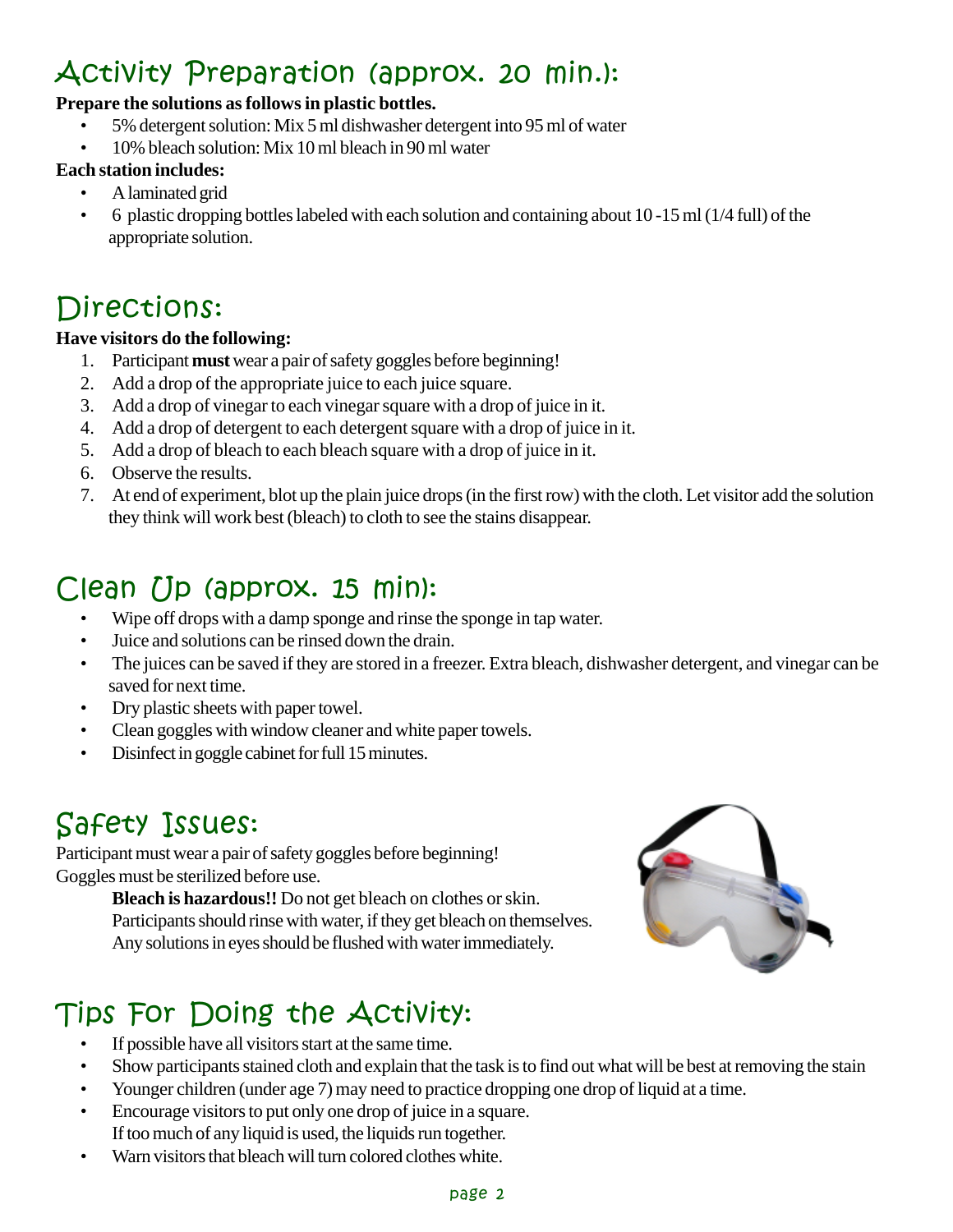## Background Information:

Most colored dyes change color either by oxidation (loosing electrons) or reduction (gaining electrons), or by changes in pH (losing or gaining hydrogen ions). In this experiment vinegar acts by adding a hydrogen ions (making the solution more acidic). Dishwasher detergent acts by removing a hydrogen ions (making the solution more basic). Bleach acts by oxidizing the compound that colors the juice lose electrons.

## Questions:

- What happens when you spill juice on your clothes?
- How can we get the stain out?
- After each set of solutions is used, what happened to the color?
- Which solution got the stain out best?

# Juices alon



Before During # detergent, and bleach



After Results



## **Credits and Disclaimer**



Sciencenter, 601 First Street, Ithaca, NY 14580 607-272-0600 www.sciencenter.org/chemistry

**Acknowledgments:** These activities were developed by the Sciencenter with a grant from the Camille and Henry Dreyfus Foundation, Inc.

**Copyright Notice:** All information and images presented in this document are deemed to be the property of the Sciencenter. The content presented here may not be used for commercial purposes without the written consent of the Sciencenter. Permission is granted for personal and educational use only.

**Disclaimer:** Reasonable care has been taken in designing the Chemistry Challenge activities. These activities are intended for use with children and adults under direct supervision of qualified adults.

Anyone using this information must follow all the customary and prudent procedures for the safe storage, preparation, handling, and disposal of any potentially dangerous materials mentioned in this document.

Anyone who uses this information, does so at their own risk and shall be deemed to have indemnified the Sciencenter from any injuries or damages arising from such use.